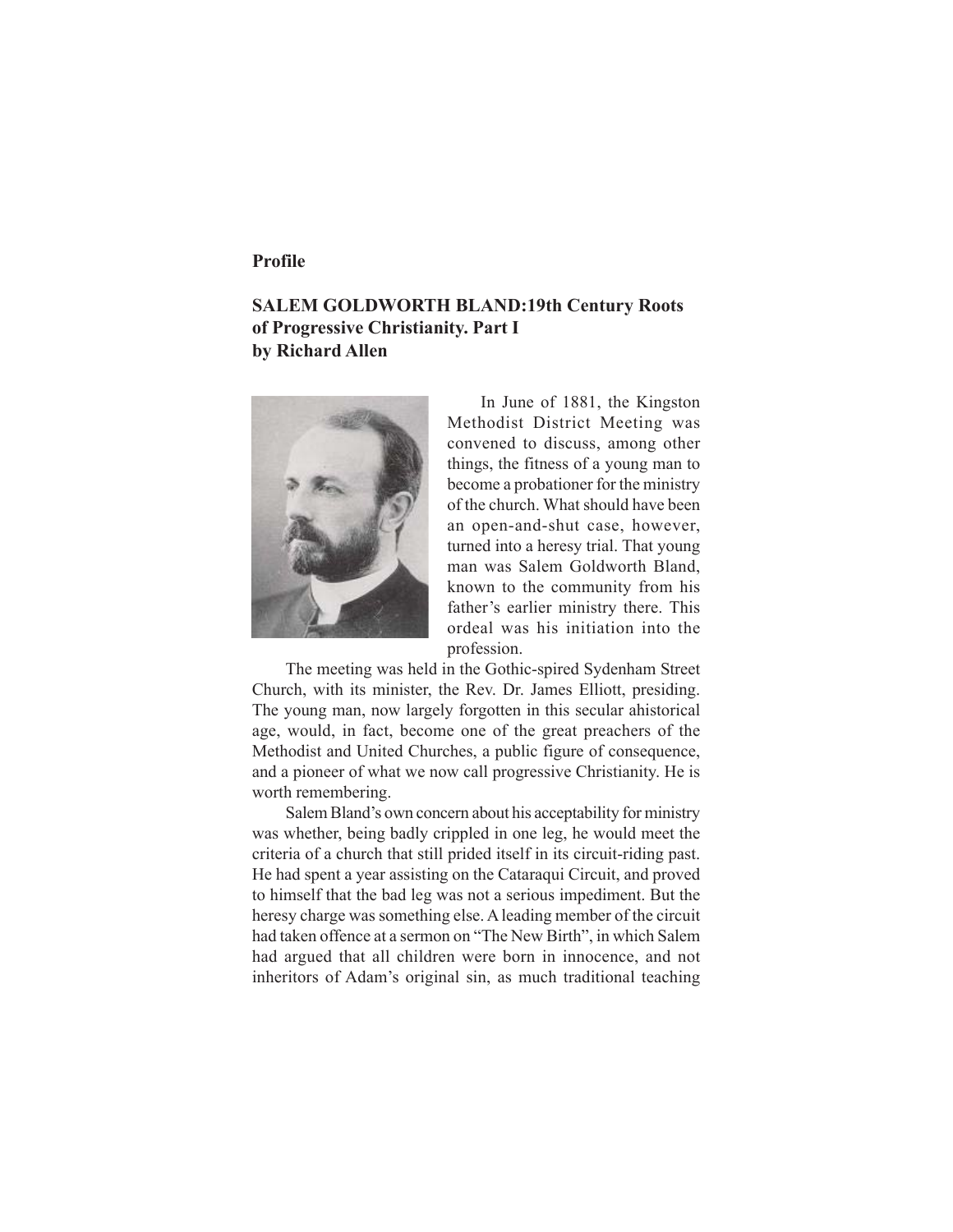claimed. That he based this, not on 18<sup>th</sup> century enlightenment categories, but on the Wesleyan doctrine of prevenient grace, did not seem to impress the assembled brethren.

For the gathered ministers, the issue was complicated by changes taking place in Canadian life. They had rendered many people supersensitive about the abandonment of old ways and teachings: revivalistic camp meetings were morphing into elaborate training schools and fashionable resorts; urban centres were expanding at the expense of small towns; railways were speeding up the pace of life and bringing concentrations of capital to the larger centres; new technologies were threatening the skills and employment of Methodist tradesmen; education was expanding, and with it a reading public increasingly aware of the "new thought" of the age that challenged the view and values of traditional Biblebased religion. Local ministers, like the seventeen gathered at Sydenham Street Methodist Church, had reason to be nervous, and wanted to hardline what they considered to be the doctrines and practices of the church.

#### **By For The Best Of All Candidates**

Salem was an unusually widely read young man, and his father had warned him about being "too dialectical" in the pulpit. Ironically, that same June, the elder Bland — widely known for his advanced views in the very subject on which Salem was being tried — would be elected President of the Montreal Conference. In the end, Salem survived the ordeal, and would soon be noted by his examiners as by far the best of all the candidates for the ministry of the church.

Salem's father, a well educated Yorkshire textiles manufacturer who had given it all up to come to Canada, unheralded, to preach for the Wesleyan Methodists, encouraged his son in his studious habits, and Salem's later reading lists would average some 40-50 books a year in religious, philosophical, historical, social, scientific, and fictional subjects.

When Salem completed his bachelor's studies at Morin College in Quebec with straight firsts, his father wanted him to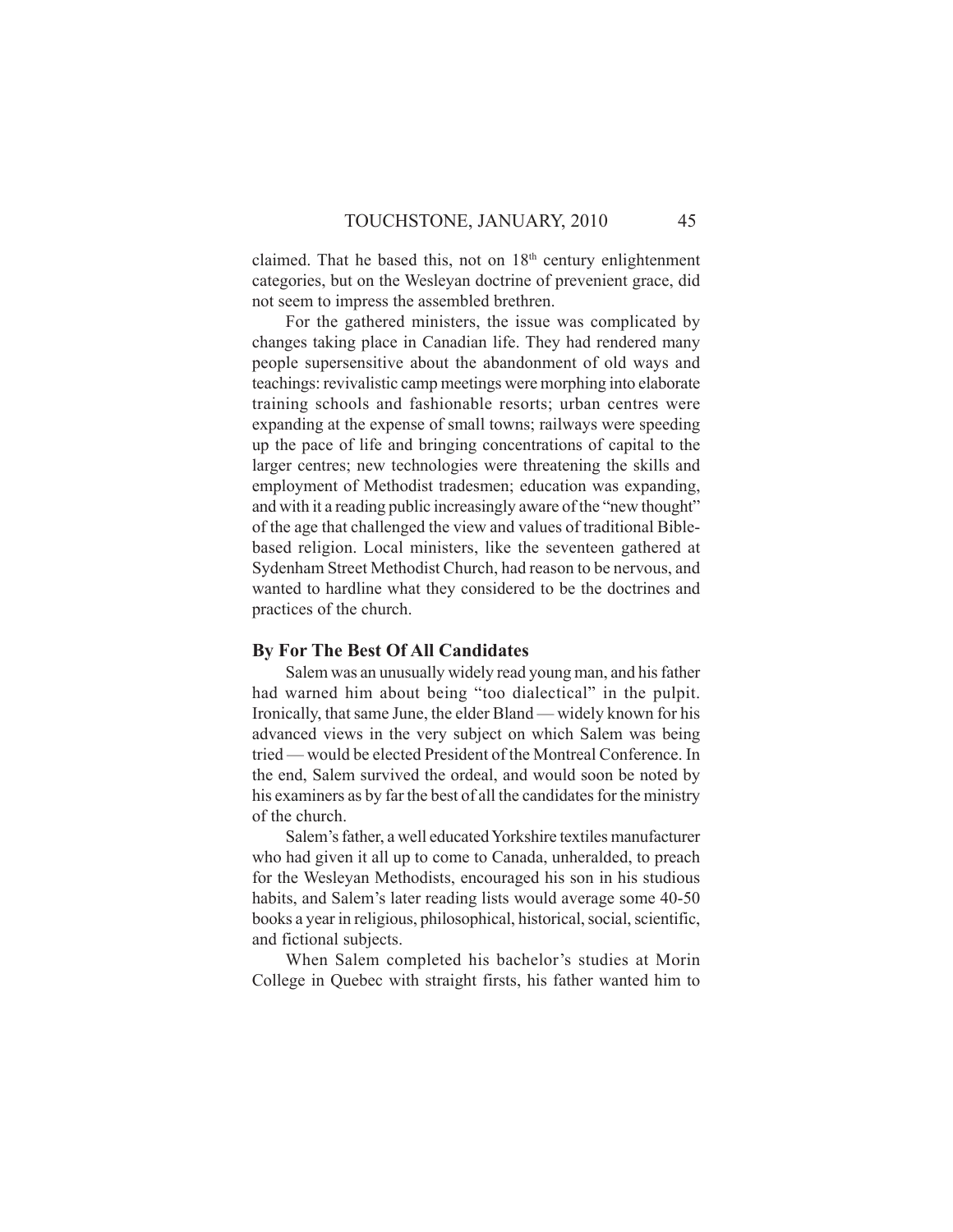## 46 TOUCHSTONE, JANUARY, 2010

enroll in theology at the new Wesleyan Theological College in Montreal. Salem, however, chose to study sciences — chemistry, botany, and geology — with some German thrown in to add to his facility in Latin, Greek, and French. He came under the influence of the renowned geologist Sir William Dawson, the Principal of McGill University. There, and at the "Tea and Fossils" sessions at the Dawson household, he became deeply engaged in the issues the sciences posed for the biblical understanding of creation and the nature and destiny of humankind.

Salem Bland was born in 1859, so this Profile is being prepared in the year that marks the 150<sup>th</sup> anniversary of his birth. He came into an age of profound controversy, for he was born the same year Darwin published his *Origin of Species*, with its theory of "natural selection", and a year before the publication of *Essays and Reviews*, which exposed the English-speaking world to the historical criticism of the Bible being pioneered in German universities.

In this context, the decision to enter the Christian ministry was not an easy one, but Salem was vastly encouraged by a sermon delivered by the great Canadian Presbyterian George Monro Grant, who was Principal of Queen's University. The sermon was preached at Little Metis, where the Blands summered in 1880. Grant's remarks on the "Objectives of Christianity" not only spoke to a young man's inquiring mind, but could be said to be a marker for Salem's entire ministerial, professorial, and journalistic career: "Sceptics," Grant said, "want a sign, but all revealed truth is only probable. Every form of truth admits of doubt. In the search for truth, God deals with us as intelligent creatures and gives us options." That was the beginning of a significant influence Grant would have on Salem, especially at the Queen's Theological Alumni Conferences of the 1890s, where Salem also drank deeply of John Watson's philosophical idealism.

#### **Among The Church's Best Preachers**

During his probationer years, Salem found the experience of the smaller congregations to which he was assigned quite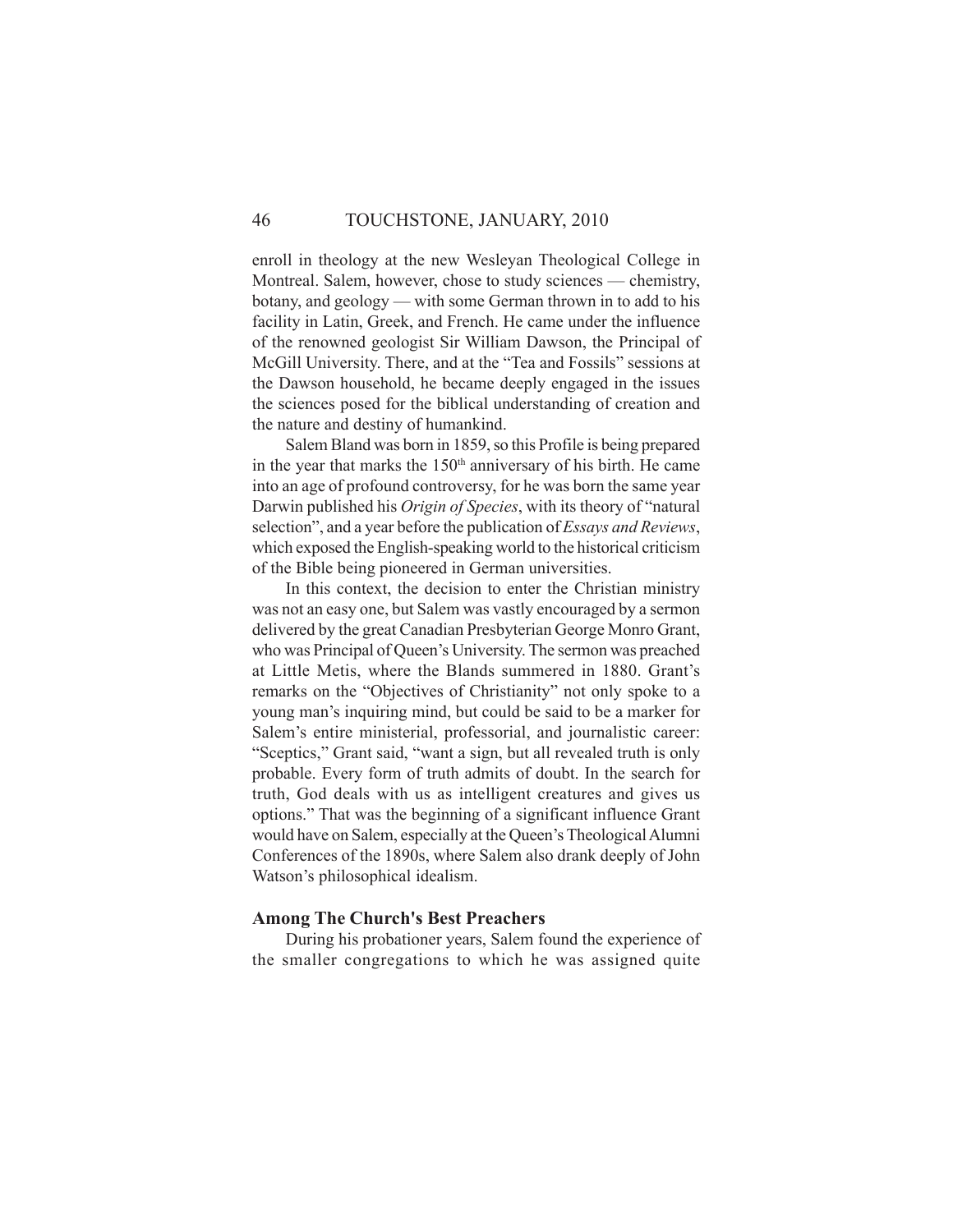depressing, but on coming to the Queen Street congregation in Kingston, with Queen's University nearby, the very spaciousness of his new world seemed suspect. Even his handwriting, which had been tiny, tight, and cramped, was now open and flowing. Students flocked to his evening services. No less a critic than James Elliott, editor of the *Kingston British Whig*, was impressed. It would not be long before the *Toronto Globe* would comment that, despite his youth, he was already among the church's best preachers. And some years later, C.B. Sissons, Professor of Classics at Victoria College in Toronto and a discriminating man, would return from Great Britain where he heard all the great preachers of the day, and upon hearing Salem Bland, declare that he outclassed them all. Not surprisingly, in a time when platform performance was a principal means of public education and entertainment, he was soon in demand to fill pulpit and midweek engagements from Toronto to Quebec City. And he was often invited to be the challenging keynote speaker at conventions of the new popular church youth organizations, Christian Endeavour and the Epworth League.

Salem had a marvelous facility with words, and was especially adept at figures of speech. On religious controversy he said, "No truths fare so ill in controversy as theological and religious truths, for, in the heat of battle their beauty and fragrance are lost as is the perfume of roses to armies grappling above them in bloody strife." Again: "Creeds recited by a lazy preacher are like apples that have hung on the tree all winter." Or, coming closer to his central message: "The point of life is to sail the ocean, not to draw it off into a little pond."

This last image brings us to the Murney Tower, $<sup>1</sup>$  for it was in</sup> an early sermon in Kingston, "The Mysteriousness of God and Destiny", that this image of sailing the ocean occurs. Queen Street Church was not far from this tower, one of four military installations erected in1846 to protect the Canadas from the Americans, who were in an expansionist mood. Salem often repaired to the tower for inspiration as he struggled to compose his sermons, or for solace

 $\mathcal{L}_\text{max}$ 

<sup>&</sup>lt;sup>1</sup> The title of my recent book on Salem Bland is *The View from Murney Tower*.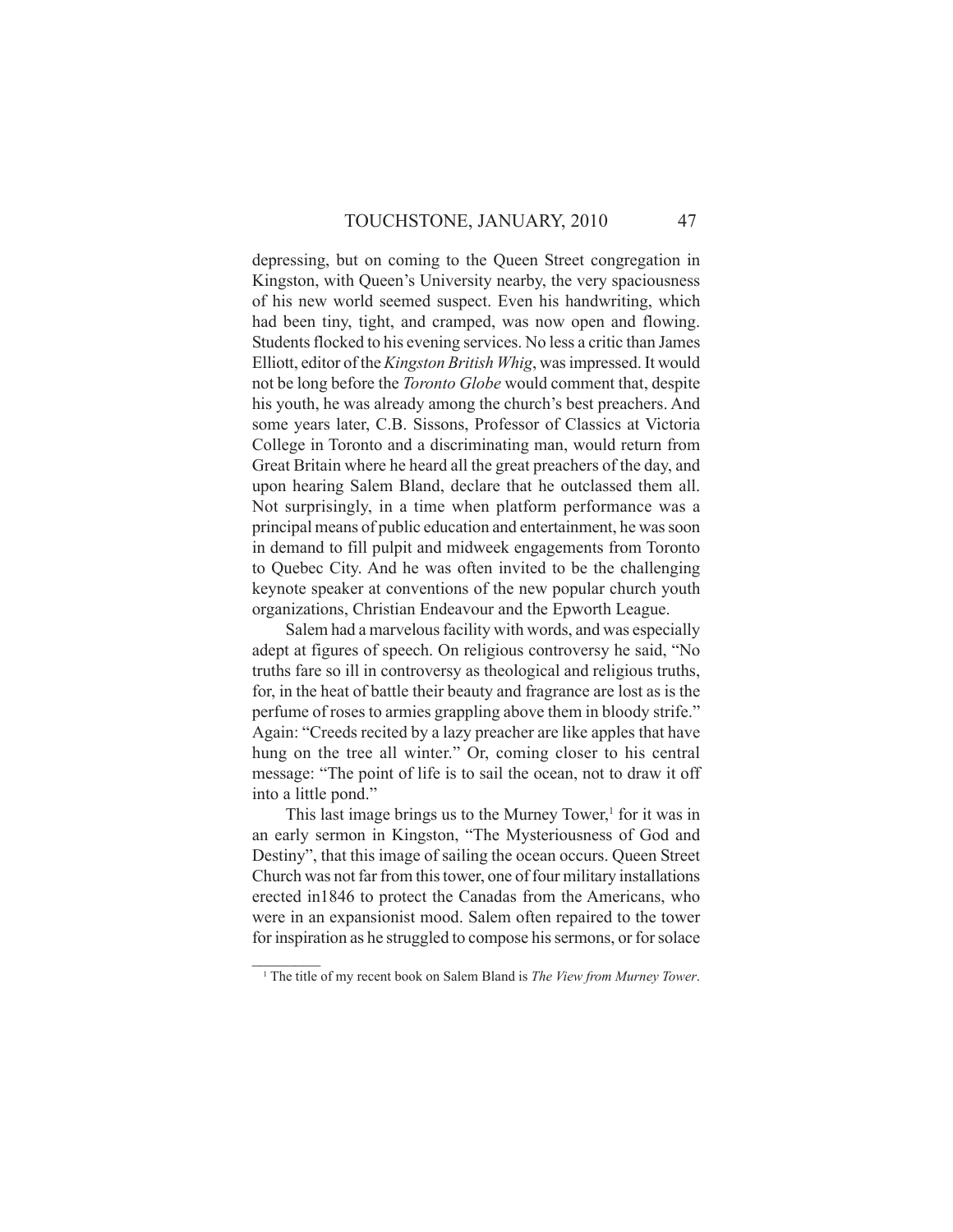## 48 TOUCHSTONE, JANUARY, 2010

as he wrestled with more personal issues. The endless vista of lake and sky, as seen from the tower, spoke to him of the great mystery of life and the need for adventurous thinking and living. In the sermon in question, he asked his hearers to recite after him, "We thank thee Huxley for teaching us that word (agnosticism)."Age after age had sought to capture God in various arguments and images, he said, but the attempt to objectify God had always failed. Agnosticism was the revenge of a neglected truth that, in the end, God was quite beyond our comprehension.

Thomas Huxley was widely known as "Darwin's Bulldog" for his persistent defence of Darwin's ideas. Salem had, however, already signaled his refusal to follow the hue and cry against Darwin and "natural selection", and the notion that human beings were part of the continuity of life on earth and not a special creation of God. One of his first sermons at Queen Street was on "The New and the Old Theology", in which he endorsed the fullest freedom for investigation and speculation. "Materially and spiritually," he said, "we are living on the surface of things.... Our religion does not crouch in darkness [and the church] should say Godspeed to every candid seeker after truth like Darwin...even if his inferences clash with theology."

#### **Change and Development Ruled**

Darwin's provocative biological ideas were not the only source of controversy at the time on both sides of the Atlantic. There was debate over the vastly extended time lines of the new geology, over the status and authority of the Bible, over Malthus' pessimistic prognosis as to the fate of all species, over the rapacious economic individualism of the industrial system, over Spencer's new sociology with its twin (and sometimes contrary) doctrines of "survival of the fittest" and the organic nature of society, over the role of government in providing for the poor. There were antivivisectionists, anarchists, theosophists, and a coterie of cultic groups peddling their panaceas. Charles Bradlaugh's new atheism seemed to be gaining ground in England and Colonel Ingersoll's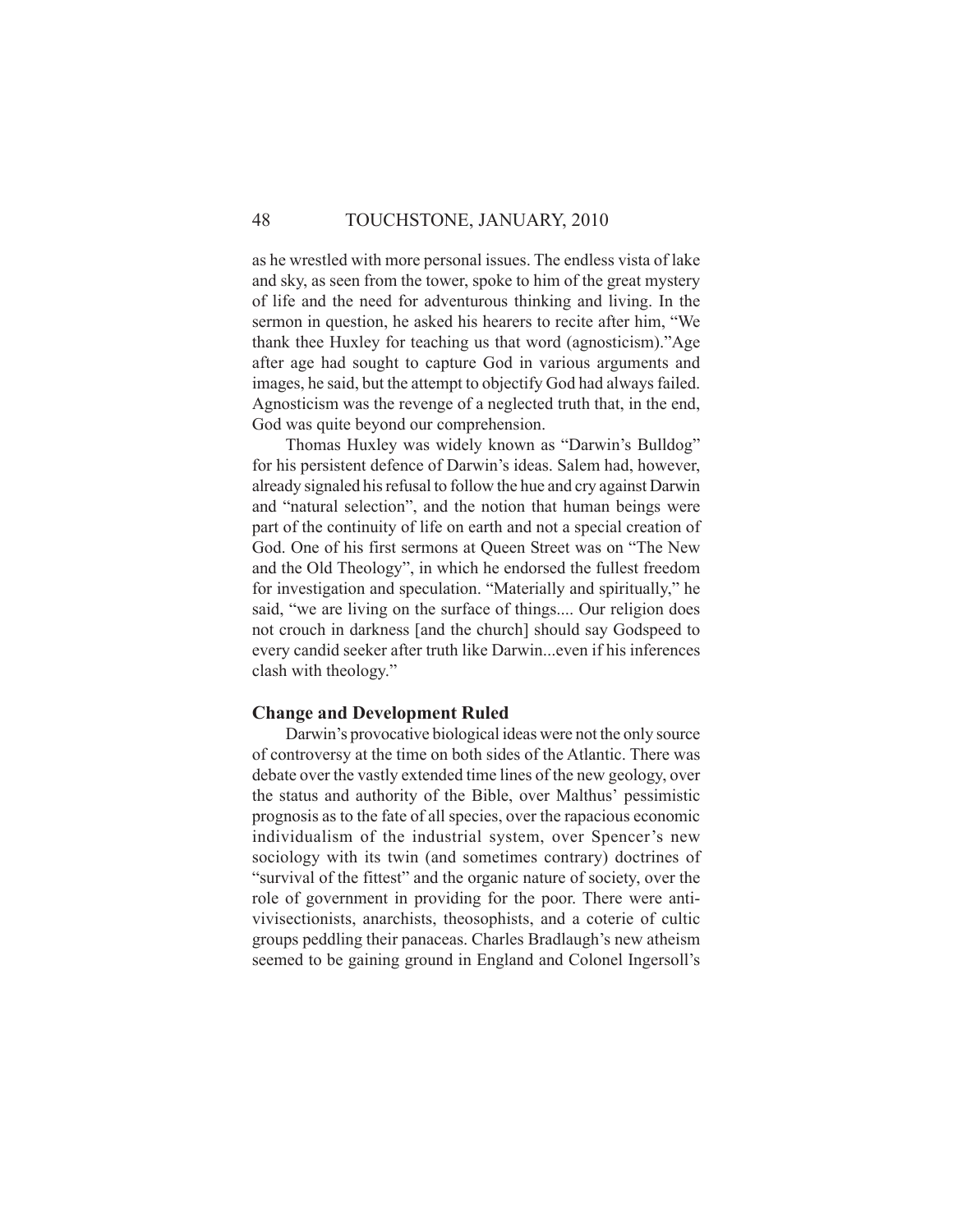biblical iconoclasm was gathering crowds in the United States. There were followers of all these groups in Canada. But if Darwin was not the sole source of controversy in the late Victorian world, there was hardly an area of debate that did not reflect his theories. What Salem distilled from Darwin was that all was in process. Change and development ruled in nature and society. Process was the master concept of the age. Religion itself could not escape. Evidently, Christians were followers of a God who created in great and continuing profusion and was always shaking things up! There was an urgent need to rethink Christian categories to meet the intellectual and social challenges of a new age.

That observation was a sign of Salem Bland's own evolution from an older evangelicalism under which he had been converted in Quebec city in 1875. It equally foreshadowed the break-up of the evangelical consensus that had come to dominate the 19th century, with conservative evangelicals marching on to a defensive fundamentalism, and liberal and social evangelicals adopting or accommodating aspects of the new world view of contemporary science and philosophy. The upshot for Salem was his "New Christianity", formulated in the latter 1890s, which in many ways anticipated the Progressive Christianity of our own time.

Progressive Christianity, of course, does not simply mean Greta Vosper, however much she may dominate Canadian discussion of the subject. Progressive Christianity is a broad encompassing movement open to many perspectives, though named and founded in the first instance in the 1990s in the United States to differentiate itself from the Christian right in that country. But Progressive Christianity is not entirely new and does not entail a wholesale jettisoning of the Christian past. In Gary Dorrien's recent three volume work on American liberal theology, the first volume on the 19th century is entitled "Imagining Progressive Religion". And Delwin Brown's blog book introducing the subject makes important connections with longstanding doctrines like Incarnation.

Many of the dominant notions of Progressive Christianity can be seen in Salem Bland's late 19th century formulations. Take the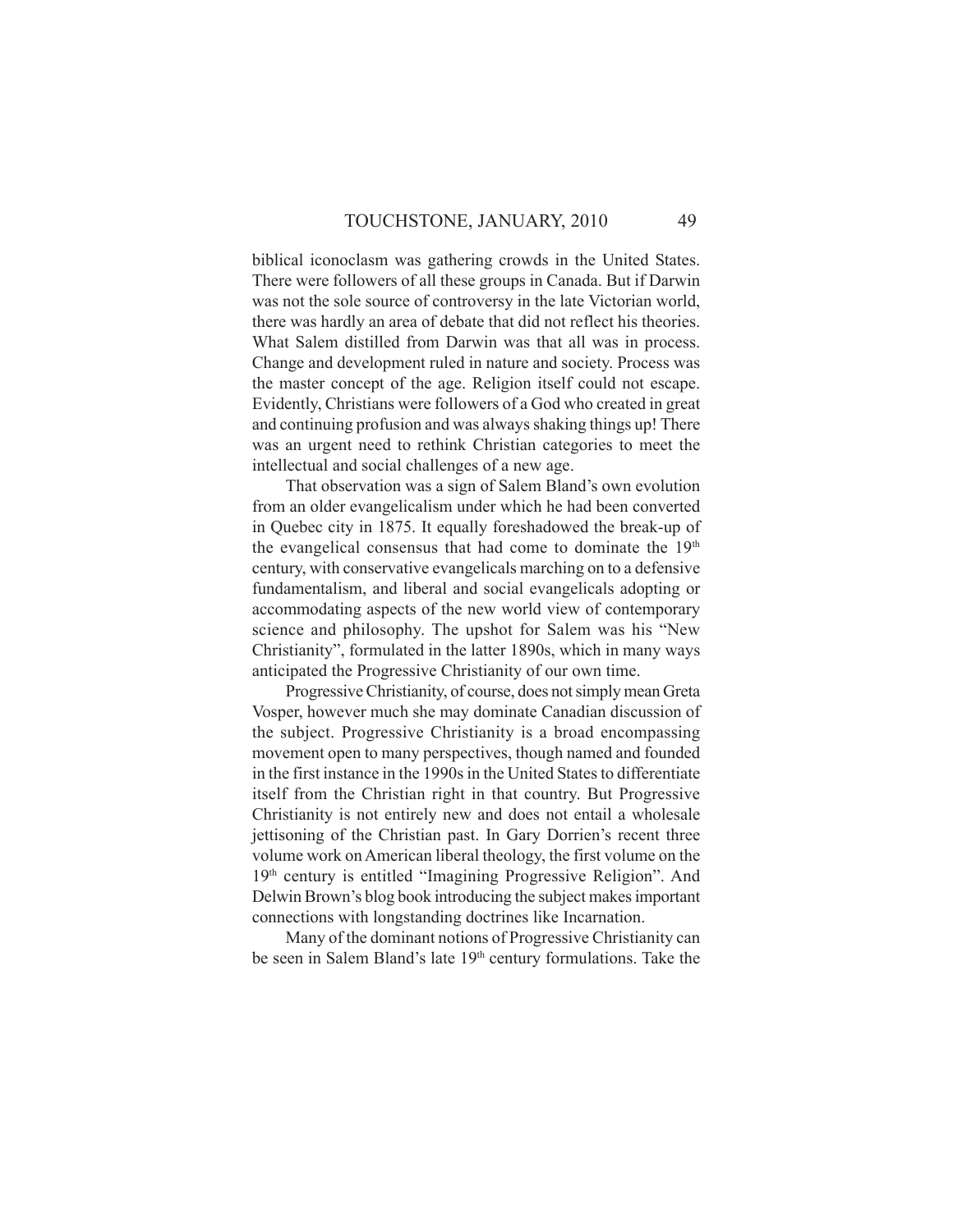#### 50 TOUCHSTONE, JANUARY, 2010

"process theology" favoured by most progressives, which speaks of a dialectical relationship between mankind and a God whose love for creation also grants freedom to the creature. Take "science and creation". Salem anticipates progressive Christian acceptance of science as a wholly legitimate enterprise exploring how God's world really works. Take "salvation". Salem rejected the notion of being saved for heaven from the clutches of a corrupt world. Salvation for him was the whole health and well-being of every creature after its kind and he counselled his congregation to be willing to go into exile from heaven with Christ in order to realize a heaven here. It took a dozen years of struggle, but he came to accept the historical criticism of the Bible as a great and liberating advance and to accept what was called "progressive revelation". Take the "doctrine of atonement", at least a dozen versions of which had emerged in Christian history. Like progressives, Salem rejected ransom and substitutionary theories for a more natural process of growing up in relation to the person of Jesus in his life and his death. And Salem moved on from an early acceptance of the economic individualism of Ricardo and Adam Smith to a commitment to social justice which is central to the progressive movement. His first reaction to unions and strikes was that "we have our work saving souls cut out for us", but his observations of the effects of the industrial system upon workers soon led to comments like, "One worker is helpless against a railroad."

#### **The Place Of The Intellect**

At the 1895 Conference of Montreal Methodists, Salem excited much comment for an "Educational Address" defending the place of the intellect in the religious life. There was a time, he said, when Methodists had declared that God had no need of our intelligence, but it was time to say that God has no need of our ignorance. The reform of the church's conceptions and practices, he advised, should be a constant undertaking, for "the thoughts by which we live, and by which we make others live, must be gathered like manna daily". There were those who believed that love and the Golden Rule would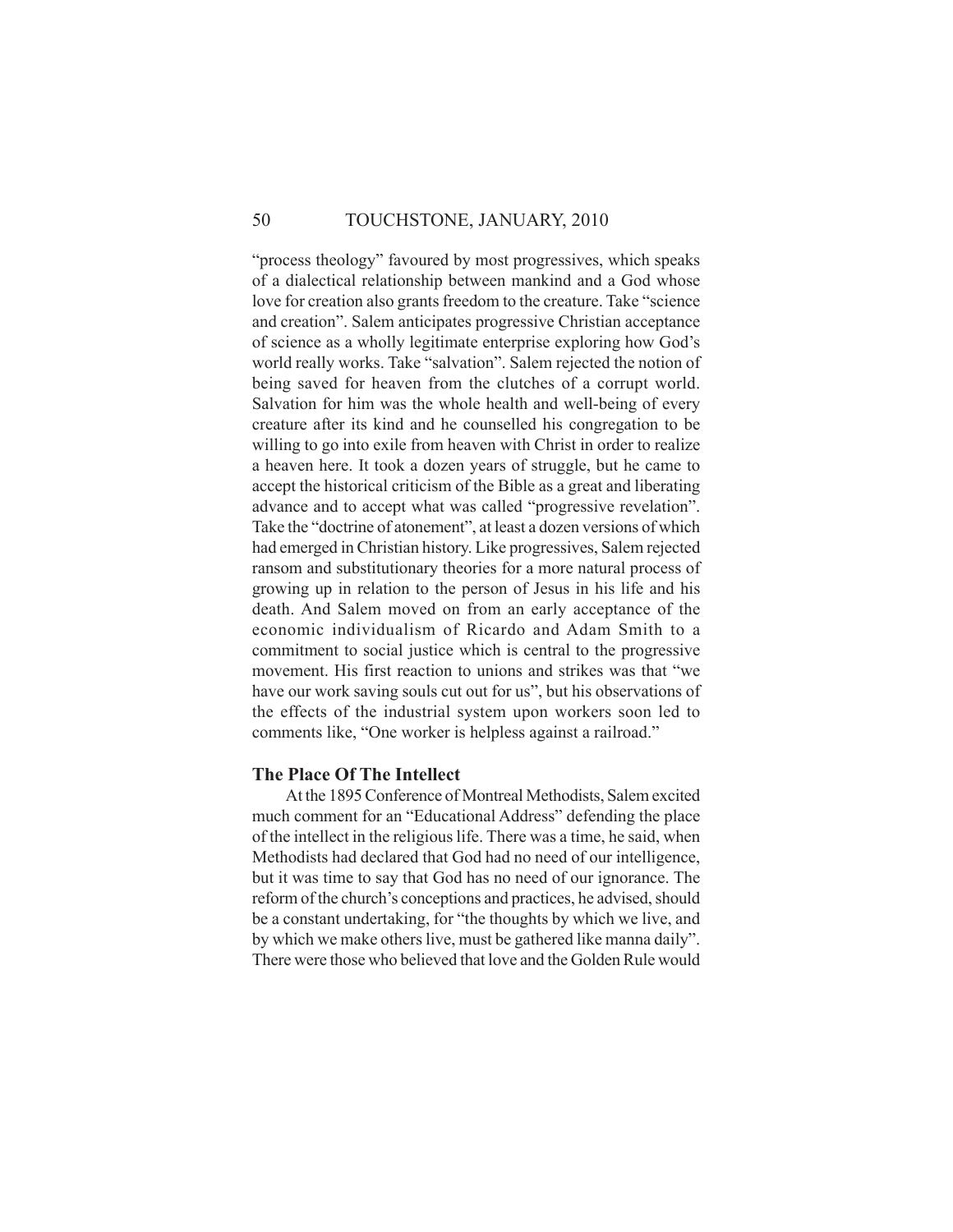solve the pressing problems of the age, but "good people who have loved and honoured the Golden Rule have sold slaves, speculated in land, and paid the lowest market rate for labour. Love alone will not correct these things. Thought is needed and in some cases a new system."

Salem's remarks sound remarkably contemporary. "The age is vehement with all the vehemence and energy of an age unsurpassed for physical energy and boldness of thought," he declared, "rapid and direct in its translation of thought into action . . . an age ready to make great experiments that may end in millenniums or general smash". He advocated "such approximations to the Christian ideal of socialism as were practicable and desirable". Others might differ as to means, he allowed, but "there was no way, by revivals, missions, reiteration of dogmas, or even by love and prayer that we can purchase God's tolerance for intellectual sloth".

Salem's address was an historic moment, for in response the Montreal Conference moved to require probationer ministers to study psychology, ethics, political science and sociology. In a second major initiative, at his suggestion, it also decided to replace the mornings devoted to testimonials with up-to-date Bible study beginning with the prophets. It would be several years before the other Conferences of the church (or other Canadian churches) did likewise, but where Salem and the Montreal Conference had led, other would follow. Not all were convinced, however, and lines of cleavage began to form around him. He was even accused of being an agent of Colonel Ingersoll! But a new spirit and strategy of Christian engagement in the secular world, a new social conscience, a social gospel, was now afoot in the land.

Through all his efforts at framing a new social conscience, Salem Bland never lost sight of the centrality of Jesus and the primacy of Christ. Jesus was what human nature was all about, and the Christ the storehouse of all the archetypes, the original pattern of all existing things, the light that enlightens every person. He was wary of letting social reforms and panaceas take central